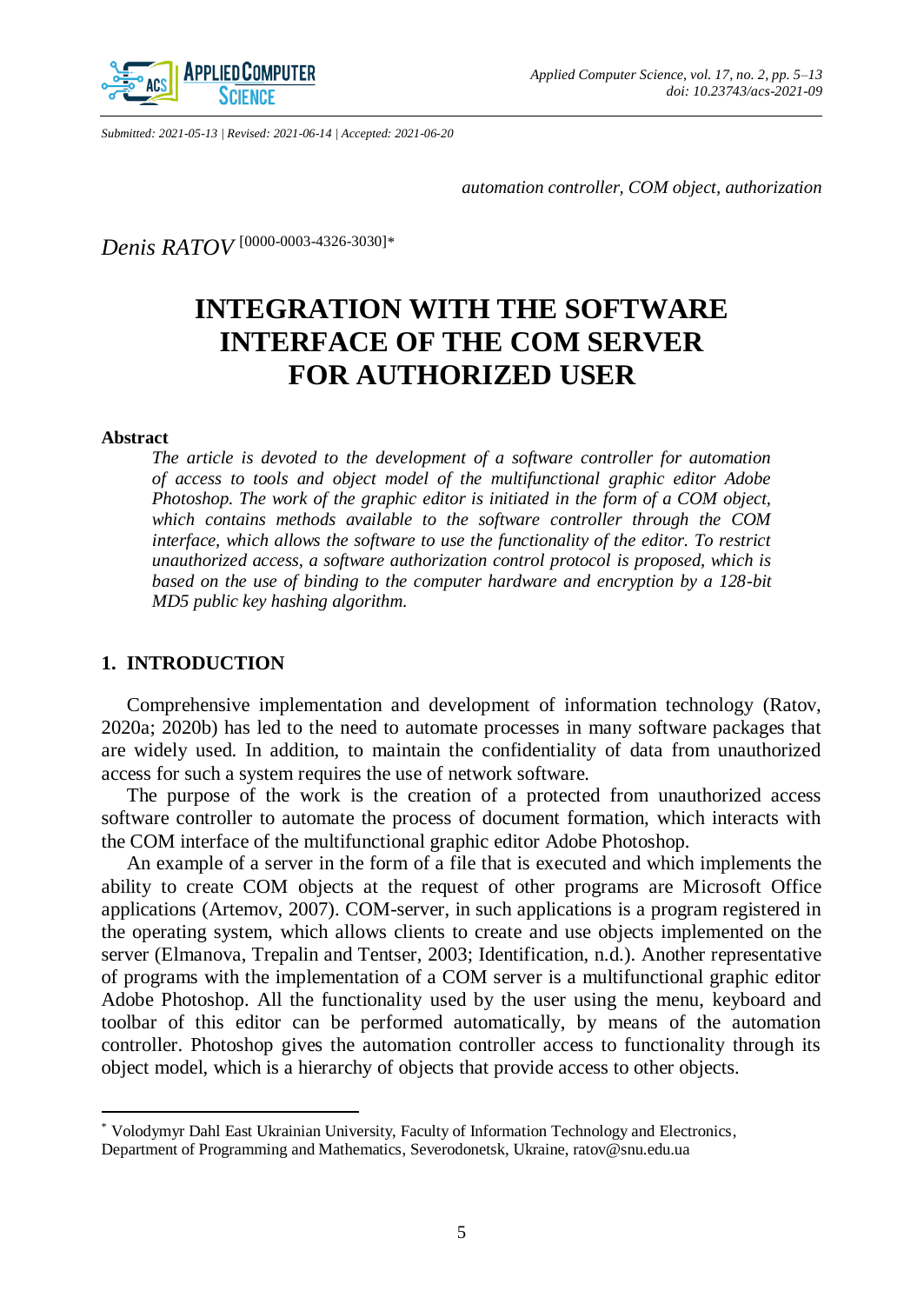COM (Component Object Model – model of multicomponent objects) – one of the basic technologies of the Windows operating system. Moreover, many Windows technologies (Shell, Scripting, HTML) implement their application program interfaces (API) in the form of COM interfaces (Elmanova, Trepalin and Tentser, 2003). The main purpose of COM technology is to provide the ability to export objects, the idea of which is that one module creates an object, and the other uses it by accessing methods or services. COM object is a binary code that performs the desired function and has a software interface. The COM object contains methods that are available to an external application through the COM – interface that allows you to use the COM object.

Because the object model of the Adobe Photoshop multifunctional graphics editor has a tree-like structure topped by an Application object, it can be represented as lists (collections) of objects of the same type that are accessed by index. Individual objects can contain collections, in turn, the elements of the collection are ordinary objects. Access to any object or element of the collection is possible only through the root object Application.

Photoshop gives automation controllers access to functionality through its object model. Therefore, to automate work with the editor, it is necessary to have a program class, the methods of which interact with the object model of the editor.

# **2. CREATING AN AUTOMATION CONTROLLER**

The automation controller (Fig. 1, b), using the developed methods of reading data from the xml format (Fig. 1, a), must connect to the PhotoShop interface and using its API, generate files (Fig. 1, c). In the integrated software development environment Embarcadero RAD Studio on the main form of the future controller program placed the necessary components and buttons (Fig. 1, b). When you click on the buttons "PhotoShop template", "xml-files", "PhotoShop diplomas", the appropriate directories are selected and saved in the operating system registry. Setting (unchecking) the appropriate Visible flags leads to the inclusion and use of additional server functions: background mode, report processing in Excel, saving jpeg-copies.



**Fig. 1. Scheme of data flow from the automation controller to the automation server Adobe Photoshop**

Selecting the "Compression ratio" component (Fig. 1, b) causes the controller text box to display the percentage of jpeg-copy compression, which affects the quality and size of the resulting jpeg-copy file.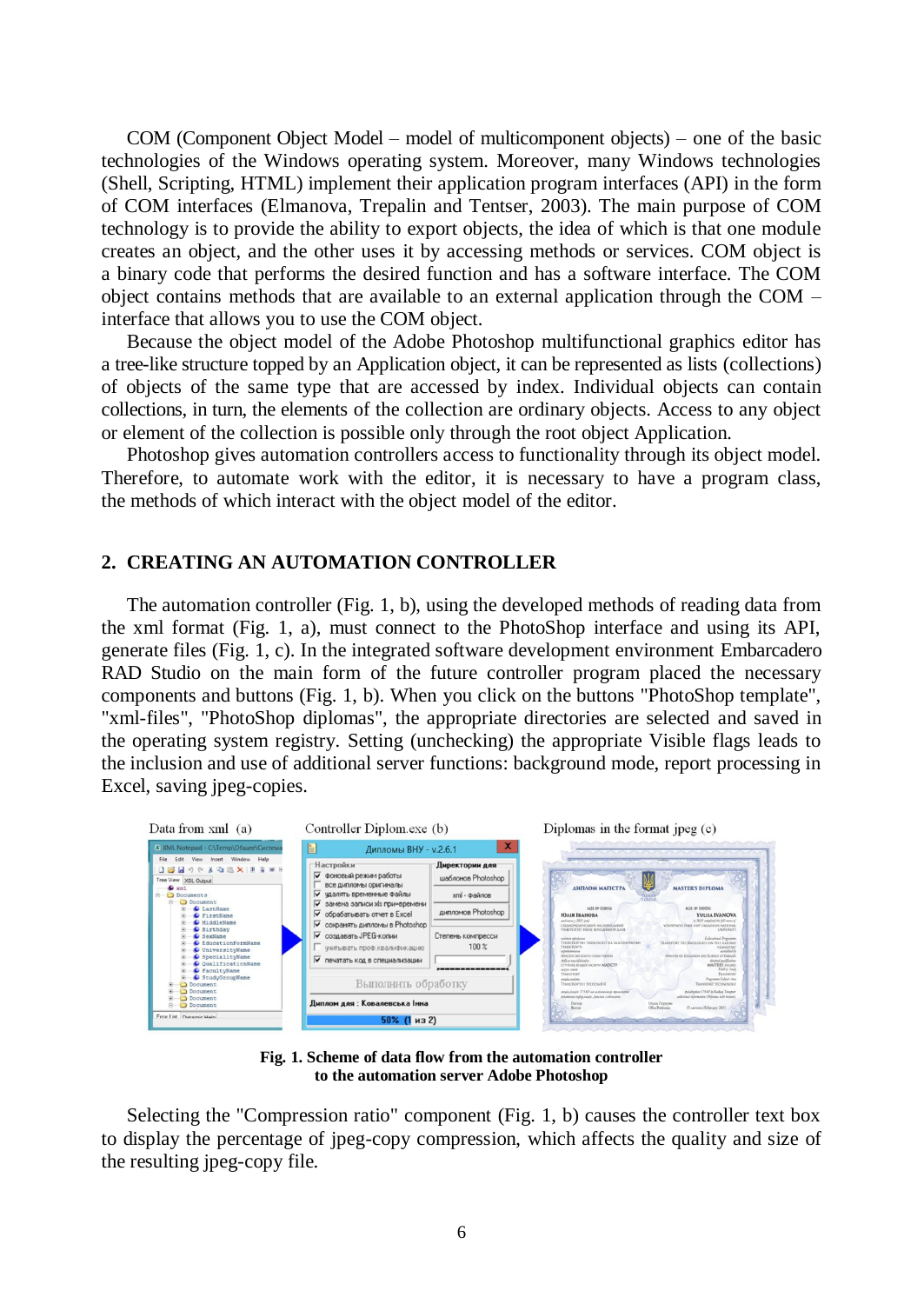The TController class has been created to control the automation server (Fig. 2). In the private section of the TController class the variable docPS of type Variant is declared. Additionally, event handlers have been created that are associated with components (a reference to the ComObj and Variants modules in the uses section is required).

The TController class introduces a public-variable PhotoShop of the Variant type (Fig. 2, line 8), which is initialized by the CreateOleObject function (Fig. 2, line 11) contained in the ComObj module. When executed, the CreateOleObject function, by calling several COM API functions, will create an instance of the COM object and return its IDispatch interface inside the variant variable. This object contains the interface of the COM object (Adobe Photoshop automation server), the methods of which will be used in the controller program. Considering the implementation of the CreateOleObject function in the source text of the ComObj module, we can find that it, in turn, calls the CoCreateInstance COM API function, which is intended to create an object from an executable file or DLL, ie uses a class factory call. A variable of type Variant can contain various data (string, number, including the interface of the COM object). The Controller object is created by calling the class constructor (Fig. 2, line 10). To save the converted data from an xml file in the TController class, an associative array ArrAttribute with key attributes of xml-files is created (Fig. 2, line 4). To read the xml-file and create an associative array by file attributes, the method of the readXML class was introduced (Fig. 2, line 6). The integrated development environment allows you to access the methods and properties of objects within the variables, and the existence of these methods and properties in the General case may be unknown in advance.

TController = class() private<br>
docPS : Variant; arrAttribute : TStrings;<br>constructor Create; constructor create;<br>
function readXML(fName:string; var countDoc:integer; moveNodes:boolean):TStrings;<br>
function PhotoShopOpen(filePattern:string):Variant;<br>
public PhotoShop : Variant; 6 end;<br>Controller := TController.Create; Controller := TController.Create)<br>Controller :PhotoShop := CreateOleObject('Photoshop.Application');<br>Controller.PhotoShop.visible := not(Form1.Checkex\_FoneMode.Checked);<br>Controller.PhotoShop.visible := not(Form1.Cteck)<br>Con  $11$  $\frac{1}{14}$ <br> $\frac{1}{15}$  $\frac{16}{17}$ Controller.docPS.LayerSEts(2).Layers(1).TextItem.Contents: == Controller.arxAttribute.Values[prefics+'FirstName'] +<br>
1 + Controller.docPS.SayeAs(directory\_of\_result\_facultet + '\' + ps\_file\_name);<br>
2 - Controller.docPSS.Sa 18 Controller.docPS.Close();  $end;$ 

#### **Fig. 2. Initialization of the TController class and its application for connection to the PhotoShop interface when automating file generation**

When creating controllers, the compiler does not check whether an object actually stored in a variable of type Variant, but simply takes the name of the property or method as a regular character string, without analyzing its contents.

To download the document template, a method of the PhotoShopOpen class was created (Fig. 2, line 7), its activation is shown in Fig. 2, line 15. The connection to the Adobe Photoshop automation server in this project is performed dynamically by clicking on the "Perform processing" button. The button works as a switch – if there is no connection to the server, the server starts and a connection is established with it, and if there is - the connection is broken, and the server is unloaded from memory. Code required to disconnect the server: the variant variable is assigned an indefinite value (unassigned).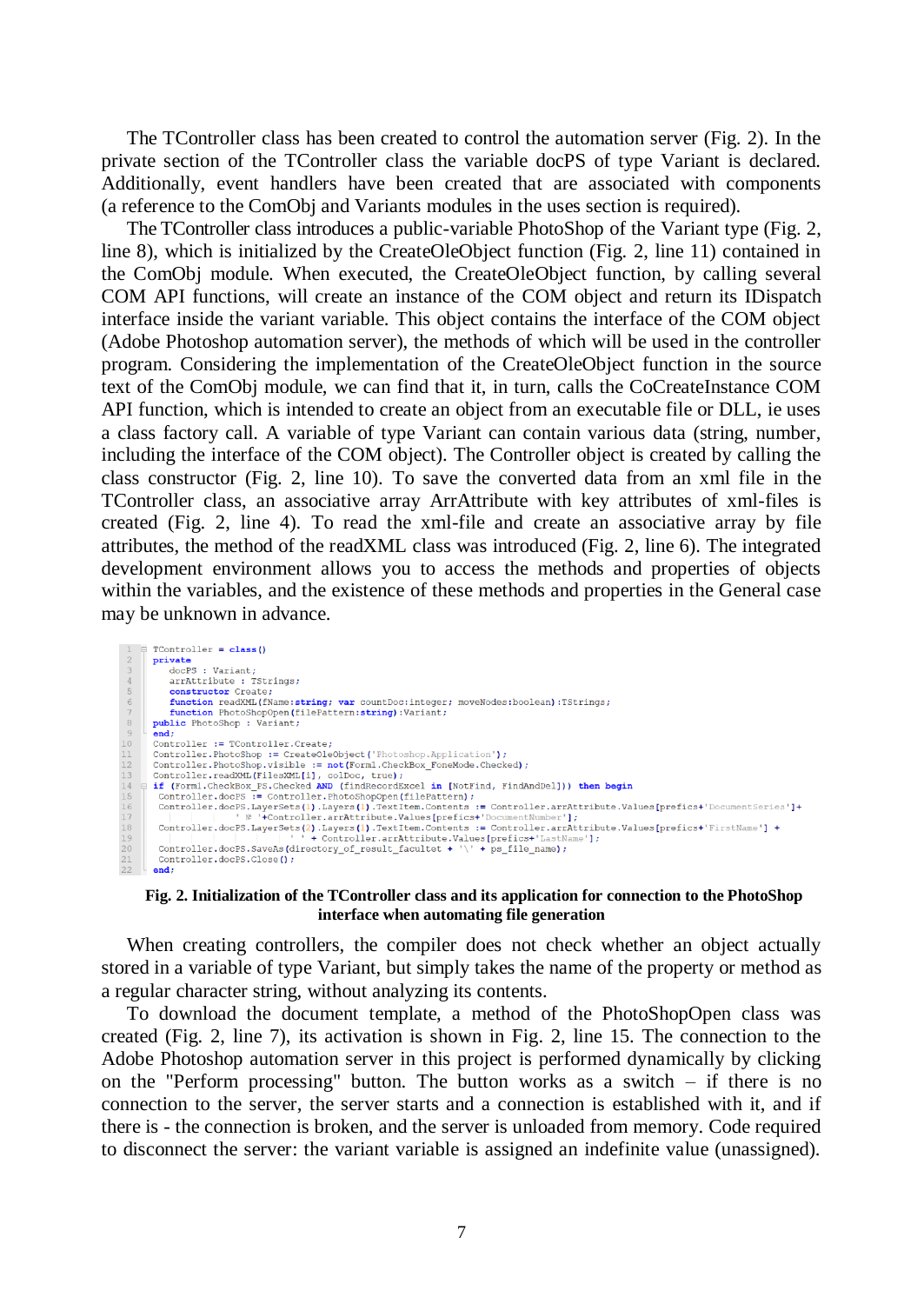With this assignment, code is generated that checks what is in the variant variable, and if there is a link to the interface, then its Release method is called. Because the server is called dynamically, each method is checked before each method is called,

Access to the corresponding layers of the PhotoShop template file is due to the use of methods of the COM-server LayerSets, Layers (Fig. 2, lines 16, 18). The data to be downloaded is used from the arrAttribute associative array, which belongs to the Controller object.

At the end of the work, the processed file is saved in psd format (Fig. 2, line 20) and the COM server completes its work (Fig. 2, line 21). When the appropriate check boxes are set, the controller additionally processes the report in Excel and saves a jpeg copy of the processed file. The COM model provides the ability to create components that are reusable and their creation does not depend on the programming language. Such components are called COM servers and are program files (EXE) or dynamic boot libraries (DLLs), specially designed to allow their universal call from any program written in a programming language that supports COM (Elmanova, Trepalin and Tentser, 2003).

# **3. CONTROLLER AUTHORIZATION**

In information systems, authorization (permission, authorization) is understood as granting a certain person or group of persons the right to perform certain actions, as well as the process of verification (confirmation) of these rights when trying to perform these actions (Authorization, n.d.; User authorization, n.d.).

Quite promising for program protection is the method of authorization via the Internet (Varlataya & Shakhanova, 2007), which involves the initial activation of the product on the user's computer, as well as user authorization on the developer's server each time you run the program. This method is not widespread and there are no ready-made solutions in open access (Sklyarov, 2004; Software as a service, n.d.). User authorization at each launch of the program allows the developer to monitor statistics on the use of the program, detect cases of license violations, revoke the licenses of dishonest users, as well as flexibly change the licensing policy (Service Software Activation Service, n.d.).

The article proposes a software authorization control protocol based on the use of binding to the computer hardware and encryption with a 128-bit MD5 public key hashing algorithm (Moldovyan & Moldovyan, 2005; System for software retrieval of additional information from unauthorized copies of Asprotect, n.d.; RSA class, n.d.; MD5, n.d.). The scheme of packet exchange between software with a remote server is presented in Fig. 3.

Consider the authorization algorithm of the automation controller Diplom.exe, which is installed on the user's computer User. The remote server is owned by the controller developers or their trustee.

The software authorization protocol generates a public key (key\_client), which will be encrypted with a 128-bit MD5 hashing algorithm. The private key (key\_server) must be stored on the http server. The first time you run Diplom.exe, you get the Identification ID from the http server, provided that the administrator has given general permission to work on the system and add new users. Whenever a user tries to perform one of the actions assigned to the developer to control (for example, launching a program, creating, opening, or saving a document), Diplom.exe with the RequestRespons.dll dynamic library connected sends a request to the server to continue by following these steps. data transfer: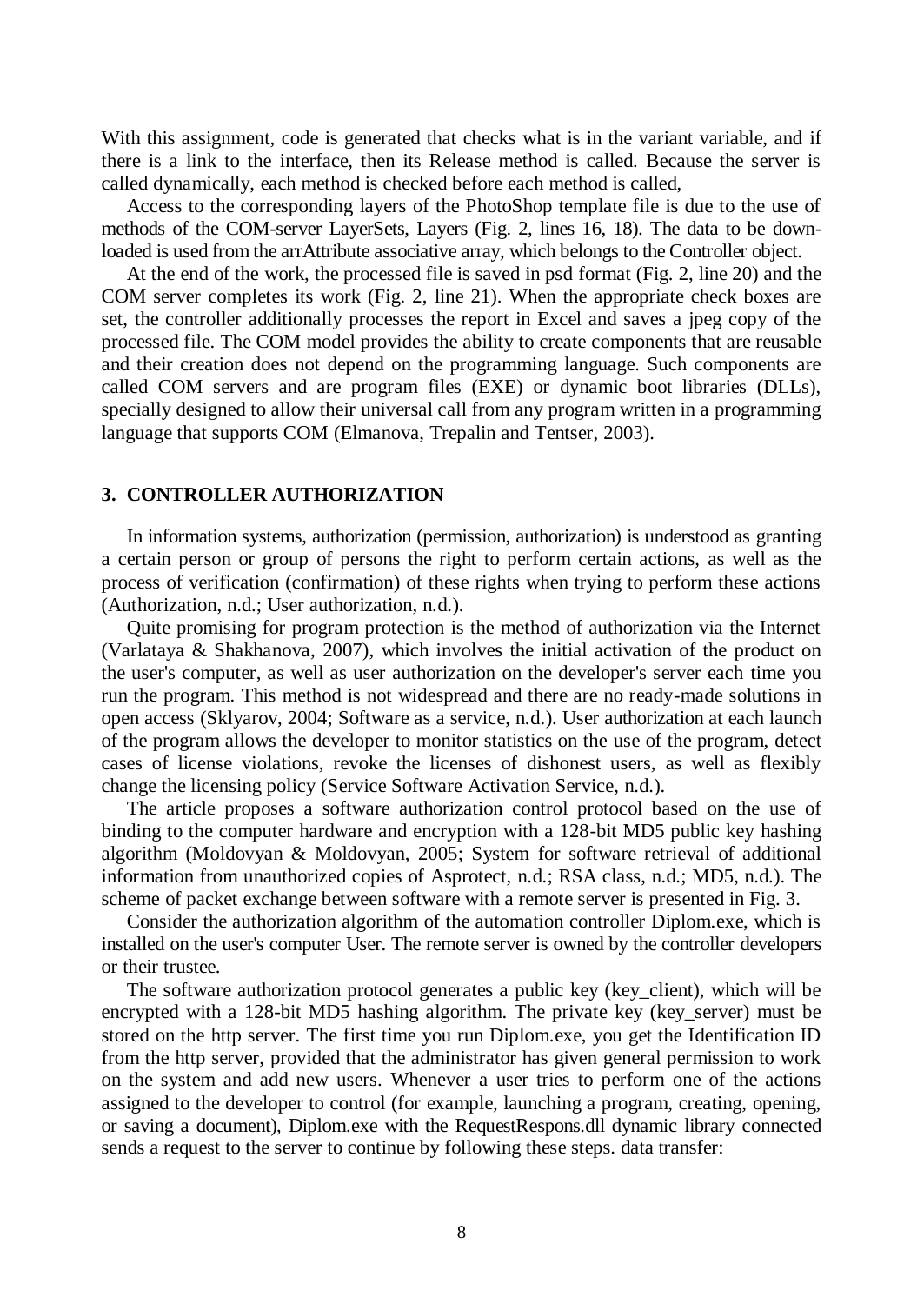- 1. The automation controller Diplom.exe (1) (Fig. 3) with the help of a dynamic library (2) (Fig. 3) checks the Internet connection and in its absence hides the working functionality of the program issues a message.
- 2. In the admin object from the classRequest class of the dll library (2) (Fig. 3) the parameter Comp – the name of the local computer and the parameter  $IP$  – the IP address of the local computer are formed.
- 3. In the admin object from the classRequest class of the dll library, the SerNum parameter is calculated – binding to the hardware of the computer where it is installed (4-byte serial number of the system disk C).



**Fig. 3. Scheme of packet exchange between software for which authorization control is organized with a remote server**

- 4. The controller Diplom.exe (1) (fig. 3) by means of dynamic library dll (2) transfers a packet with parameters key client, Mode, IP, Comp, SerNum to the server (5) (fig. 3).
- 5. The server (5) checks the possibility of using the user program with the ID Identification, which is determined by the name of the local computer Comp, the IP address of the local computer – IP, the serial number of the system disk SerNum and compares the encrypted key key\_client with the key key\_server.
- 6. The server  $(5)$  sends a packet with the parameter f\_status of the admin object from the classRequest class of the dll library associated with the Diplom.exe controller.
- 7. The controller (1) (Fig. 3) using a dynamic library (2) (Fig. 3) receives a packet from the server (5) (Fig. 3). If the f\_status parameter confirms the ability to run, the dll library (2) (Fig. 3) activates the main form of the program (1) and displays the work panel, and if not, it issues a message and terminates the controller.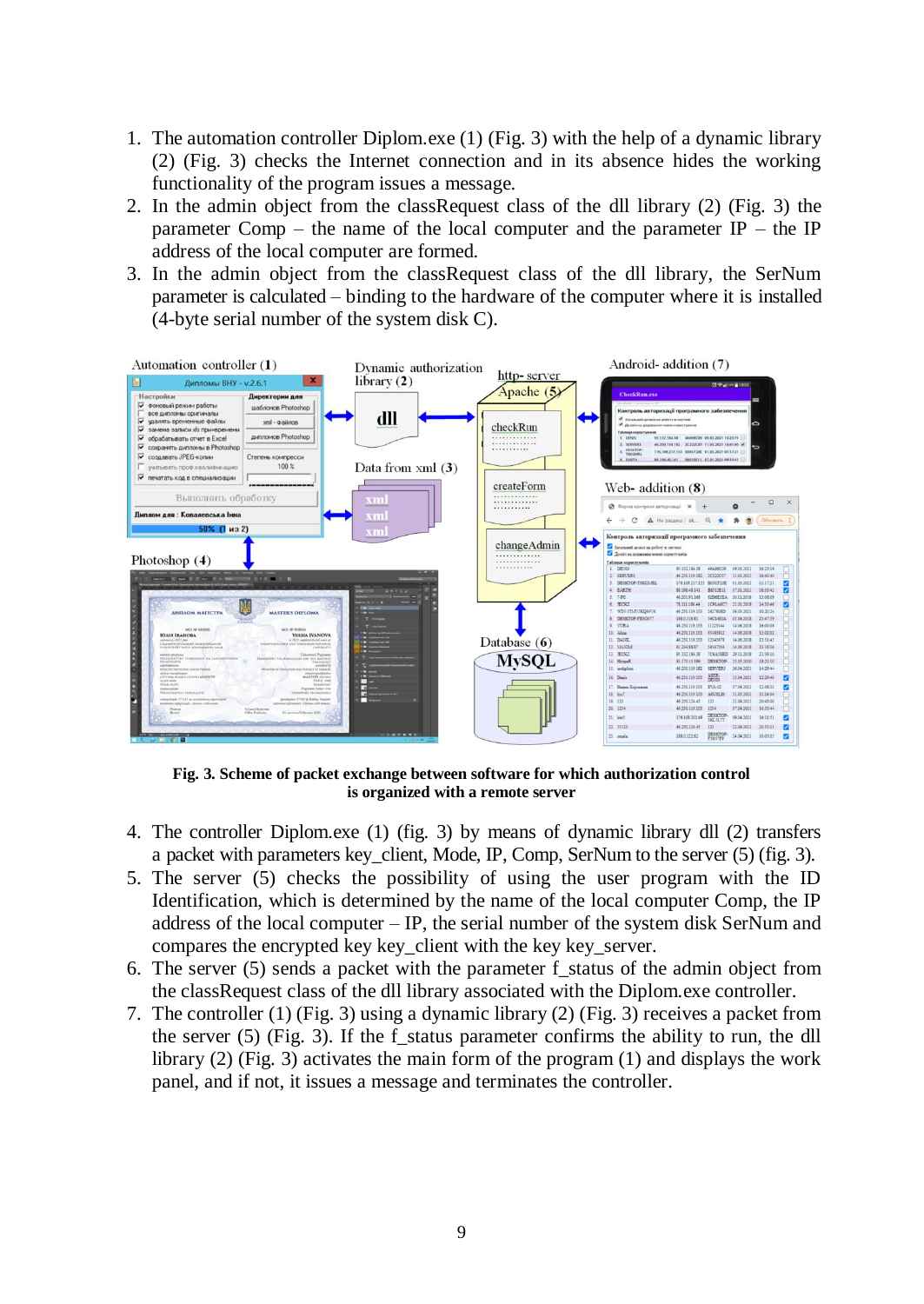In the integrated development environment Visual Studio developed a dynamic library that integrates with the automation controller Diplom.exe and controls its authorization, while implementing early binding (early binding) of the client to the server, ie the creation and use of the controller table of virtual methods tables of virtual server methods.

The interface of the classRequest class, the methods of which implement the controller authorization protocol, is shown in Fig. 4. A 128-bit MD5 hashing algorithm was chosen as the encryption mechanism (MD5, n.d.).

The classRequest class (Fig. 4) consists of:

- 1. Private URL field, which specifies the address of the web-resource for pinging the presence of a connection to the global network.
- 2. Private structure locAnsver in which the answer from the server is formed.
- 3. Private Host method, in which the resource host is calculated from the resource address.
- 4. Class designer with pre-initialization.
- 5. Common methods GetPCName, GetSerialNum, which return the name and serial number of the computer.
- 6. The public method isInternetConected, which returns the sign of connection to the global network.
- 7. A public Query method that executes a GET request to a remote server.

```
1 namespace Control
2 甲
\mathbf{3}public struct AnsverServer {...}
\sqrt{4}public class classRequest
\sqrt{5}\Rightarrow\left\{ \right.\epsilonprivate string URL;
\overline{\tau}private AnsverServer locAnsver;
              public classRequest(string url = "http://www.google.com") { this.URL = url; }
^{\rm 8}\, \, \,private string Host (string URL) {...}
10<sub>1</sub>public virtual AnsverServer ansver { get { return locAnsver; } }
              public virtual string GetPCName { get { return Environment. UserName; } }
\frac{1}{1}12<sup>°</sup>public virtual string GetSerialNum { get { return Environment. MachineName; } }
              public virtual bool isInternetConected {...}
13
14
              public virtual void Query(string addUrl) {...}
15
16 -
```
### **Fig. 4. ClassRequest class**

According to the developed protocol of authorization of the controller, for use of functionality of dynamic library dll in the project of the controller Diplom.exe it is necessary to change the work scenario (fig. 5). Instead of initializing the main form of the program (1), an instance of the class classRequest – admin (2) is created to ping the presence of a connection to the global network (3) and to send and receive packets from a remote server (4).

The created object allows one of three possible scenarios of the further work of the program:

- 1. Upon receipt of the activation permission package, the Diplom.exe controller will report the successful authorization (5) and perform the standard work of the program (Fig. 5).
- 2. In the absence of the Internet, the Diplom.exe controller will notify (7) and deactivate the possibility of standard operation.
- 3. Upon receipt of the prohibited activation package, the controller Diplom.exe will generate a message from the server (6) and deactivate the possibility of standard operation.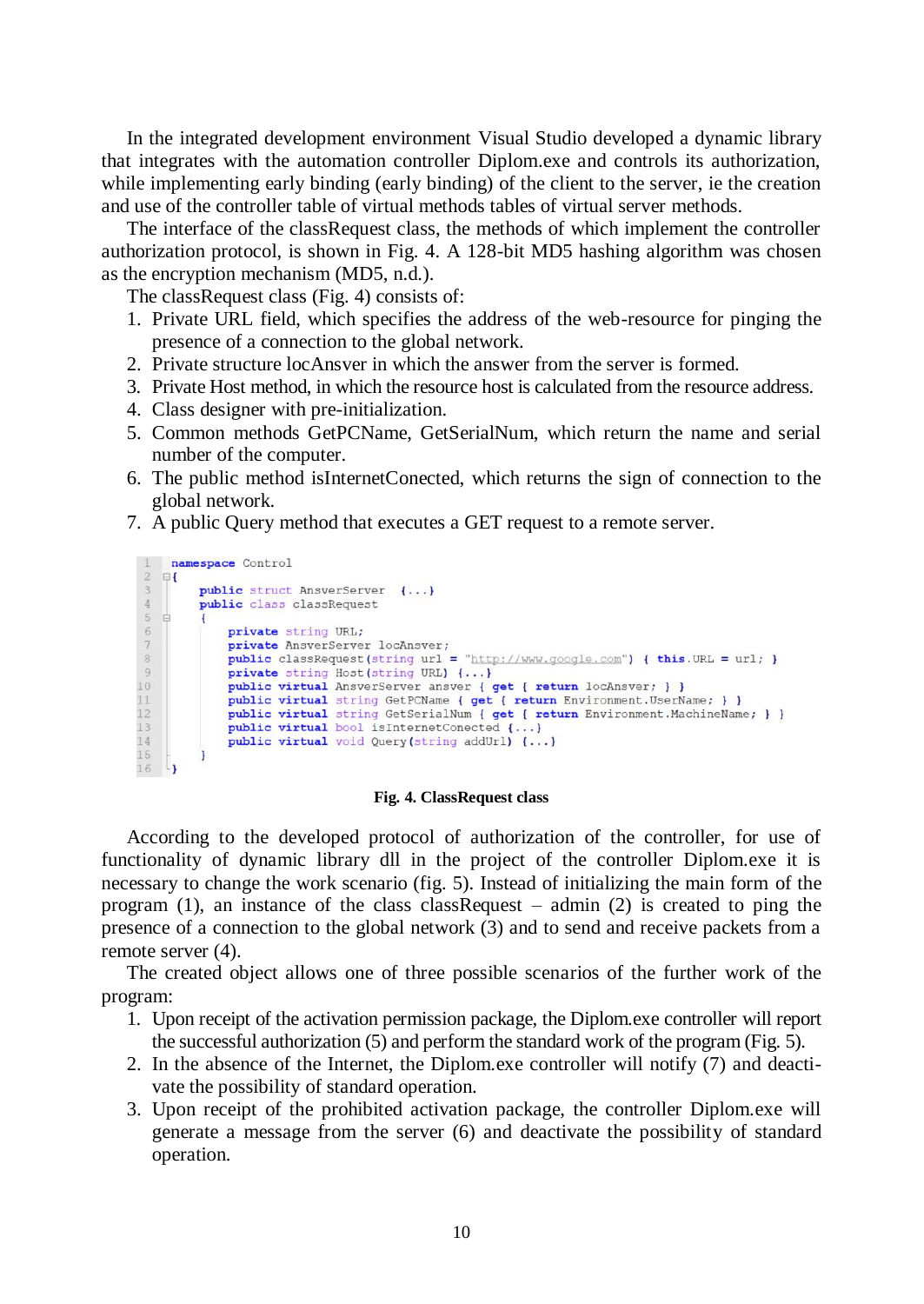The server part of the software package is implemented in the PHP programming language with the ability to query the MySQL database server.



**Fig. 5. Implementation of the authorization mechanism in the Diplom.exe controller project**

An embedded classRequest object can communicate with a server over the World Wide Web by its domain name or IP address.

Permission to activate the program is delegated by the remote server and can be based on the following data: the number of successful launches of the controller, the time of use of the program, the number of files created when using the controller and more.

| <b>@</b> Форна контроля авторномы?<br>$x +$                                   |                                                          |            |                |          |                          |                                                  |
|-------------------------------------------------------------------------------|----------------------------------------------------------|------------|----------------|----------|--------------------------|--------------------------------------------------|
| A He answered<br>G.                                                           | /server_script/checkRmProgramms.php?mode=createFormAdmin |            |                | $90 * n$ | <b>CheckRun.exe</b>      |                                                  |
|                                                                               | Контроль авторизації програмного забезпечення            |            |                |          | etistische communication |                                                  |
|                                                                               |                                                          |            |                |          |                          | Контроль авторизації програмного забезпечення    |
| Загальний дозвіл на роботу в системі<br>Позвіл на додавним нових користуанчів |                                                          |            |                |          |                          | • Загальний дозвіл на роботу в системі           |
|                                                                               |                                                          |            |                |          |                          | <b>М.</b> Дозвіл на додавання нових користувачів |
| Габлиця користувачія                                                          |                                                          |            |                |          | Таблиця користувачів     |                                                  |
| <b>DENIS</b>                                                                  | 05.132.184.38<br>49A98C09                                | 09.03.2021 | 16:23:19       |          | 1. DENIS                 | 49A98C09 09.03.2021 16:23:19<br>95.132.184.38    |
| SERVER3                                                                       | 2C222C07<br>46.250.119.182                               | 11.03.2021 | 16:41:40       | v        | 2. SERVER3               | 2C222C07 11.03.2021 16:41:40 √<br>46,250,119,182 |
| DESKTOP-TSKOMRI                                                               | 176.109.217.153 B03CF20E                                 | 01.03.2021 | $01:17-21$     |          | DESKTOP-<br>3. TBKGMRL   | 176.109.217.153<br>B03CF20E 01.03.2021 01:17:21  |
| EARTH                                                                         | 88.198.48.141<br>B8515E11                                | 07.01.2021 | 08:33:42       |          | 4. EARTH                 | B8515E11 07.01.2021 08:33:42<br>88.198.48.141    |
|                                                                               | <b>SND6ESEA</b><br>46 201 91 168                         | 30.11.2018 | 13:08:09       |          |                          |                                                  |
| 5. 7-PC                                                                       |                                                          | 21.01.2018 | 14:33:46       |          |                          |                                                  |
| JECK2                                                                         | 1C91A6C7<br>78.111.186.44                                |            |                |          |                          |                                                  |
| WIN-STMVJKQ84V6                                                               | 46.250.119.153<br>2427808D                               | 06.03.2021 | $10 - 20 - 24$ |          |                          |                                                  |

**Fig. 6. Web-form and android-application of software authorization administration**

Before the first use, the Diplom.exe controller receives an ID and, if the administrator has given general permission to work in the system and add new users, activates its functionality. Using the web-form of administration of the authorization of the controller or android-application (Fig. 6), the system administrator can control and monitor the user's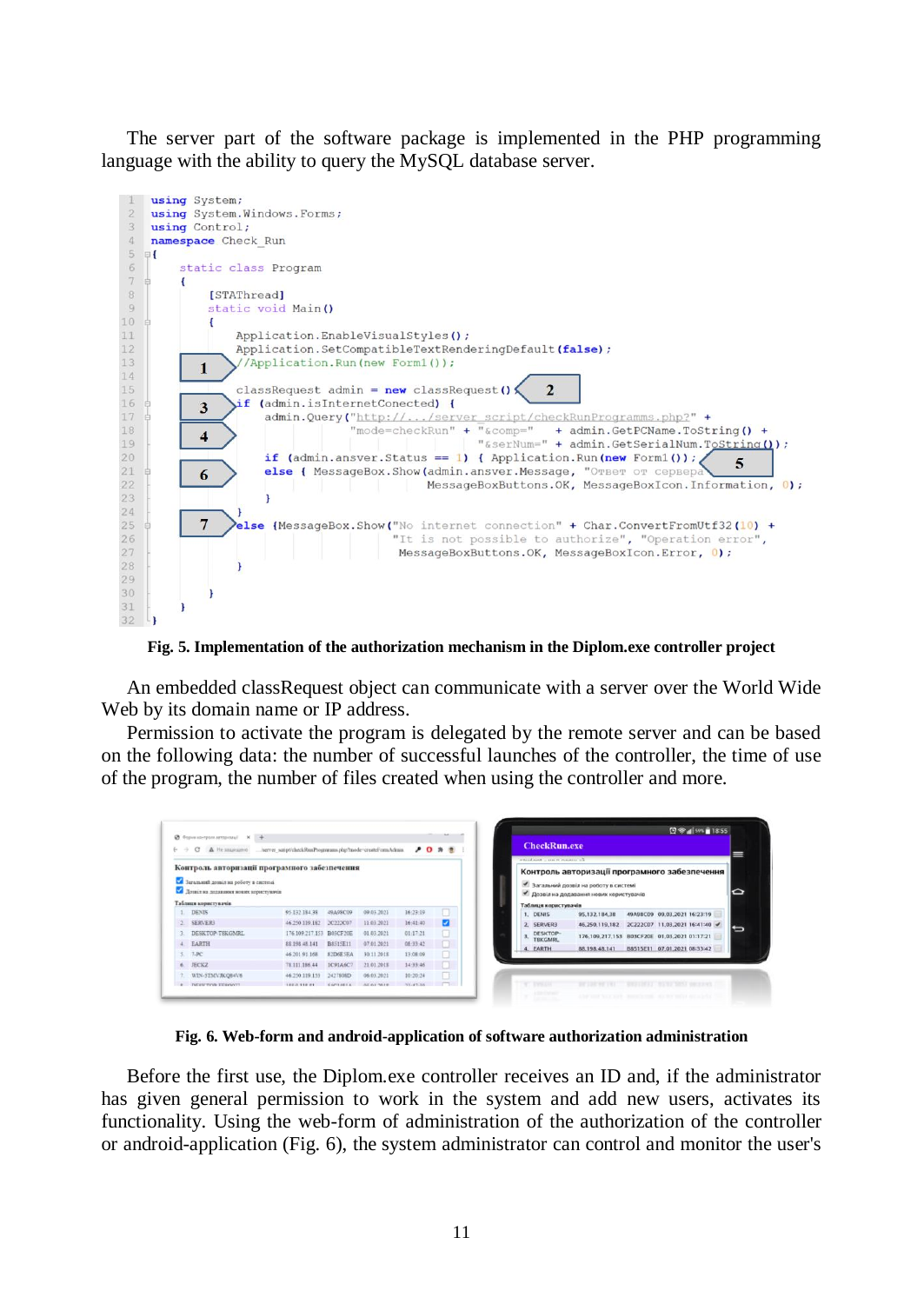work with Diplom.exe. This process is carried out by adjusting the list of features and functionality of the controller for individual users or a general ban on activation (Fig. 6). For unique registration data for this identifier, the MySQL database stores the name of the local computer, the IP address of the local computer and the 4-byte serial number of the system disk of the computer on which the automation controller was involved.

## **4. CONCLUSIONS**

As part of the study, a class was developed that provides control of the internal process automation server. This server performs its actions in the address space of the graphics editor Adobe Photoshop. This allowed to create a controller that automates the formation of image files.

Using the software authorization protocol, a dynamic library was also developed that integrates with the automation controller and monitors its authorization and functionality. For the PHP hypertext preprocessor running on the Apache http server, scripts for the interaction of the dynamic library and the MySQL database have been developed, a script for creating a web form of administration has been written, and a controller authorization administration application has been created in the Android Studio integrated development environment.

The obtained software controller and means of protection against unauthorized use and control of authorization became the basis of the software package "Diplomas SNU v.2.6.1" at the Volodymyr Dahl East Ukrainian National University. This complex is designed to create a single register of diplomas at the university, to automate the creation of filesdiplomas of higher education in the multifunctional graphic editor Adobe Photoshop. All data for the analysis and formation of diplomas the controller exports from parameters of the corresponding xml-files downloaded from the uniform state base of education.

Authorization of the user at each start of a software complex allows the administrator to watch statistics of use of a complex, and also provides its protection against unauthorized use.

Scientific novelty is to obtain a class with methods that provide access to the functionality of the graphics editor using its object model and create a means of software protection against unauthorized use and control of the authorization of the software package. The practical significance lies in organization of software interaction with the COM interface of the multifunctional graphic editor Adobe Photoshop to automate the process of forming documents with restriction of unauthorized access.

#### **REFERENCES**

Artemov, M. (2007). *Basics of COM technologies.* Voronezh. p. 84.

Authorization. (n.d.). *Wikipedia*. Retrieved May 12, 2021 from https://ru.wikipedia.org/wiki/Authorization

Identification. (n.d.). *Wikipedia*. Retrieved May 12, 2021 from https://ru.wikipedia.org/wiki/Identification MD5. (n.d.). *Wikipedia*. Retrieved May 12, 2021 from https://ru.wikipedia.org/wiki/MD5

Moldovyan, N., & Moldovyan, A. (2005). *Introduced at the cryptosystem with an open key*. Petersburg. p. 288. Ratov, D. (2020a). Architectural paradigm of the interactive interface module in the cloud technology model. *Applied Computer Science, 16*(4), 48–55. http://doi.org/10.23743/acs-2020-28

Elmanova, N., Trepalin, S., & Tentser, A. (2003). *Delphi and COM technology.* Petersburg. p. 698.